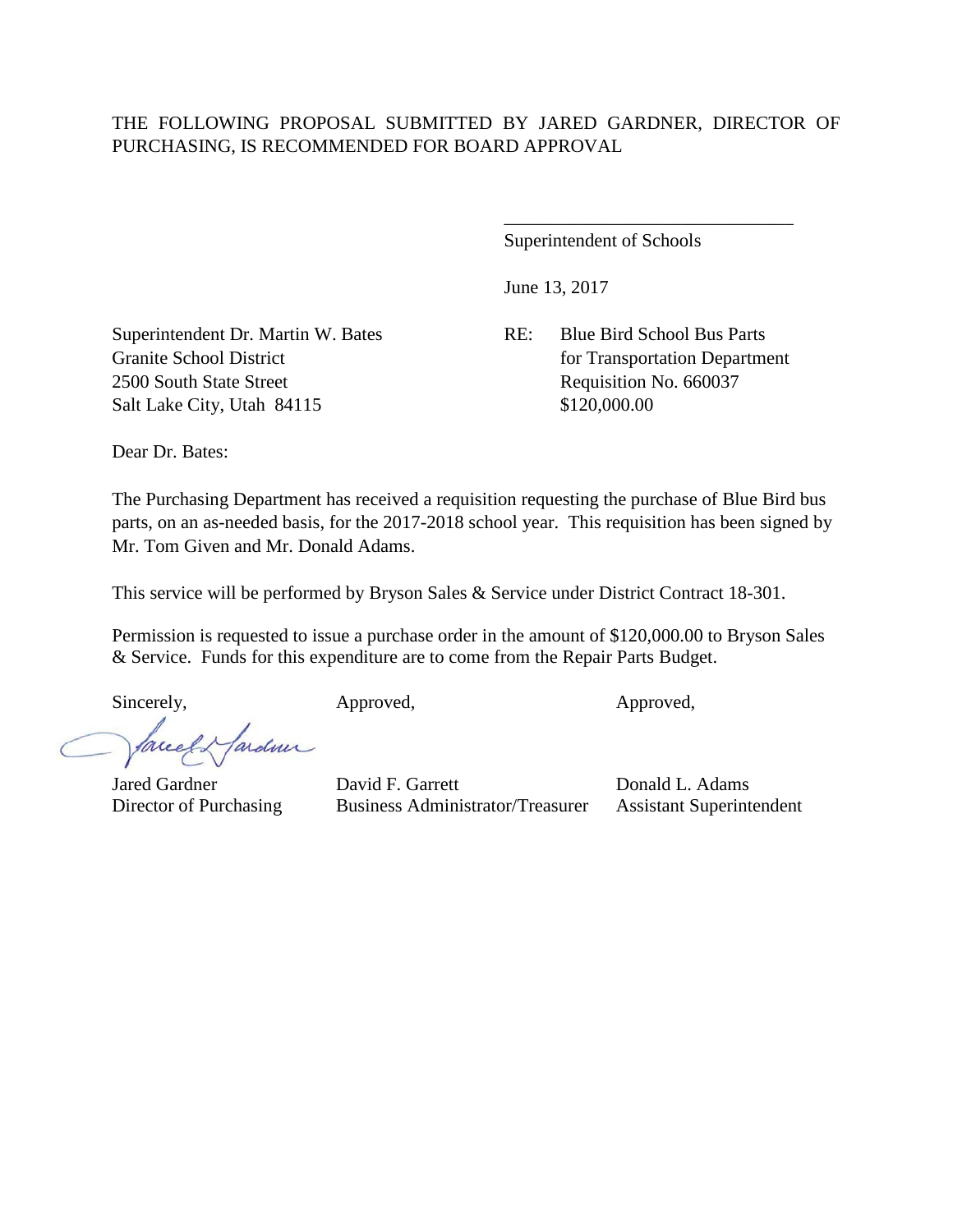Superintendent of Schools

June 13, 2017

Superintendent Dr. Martin W. Bates RE: Bus Tires Granite School District for Transportation Department 2500 South State Street Requisition No. 660041 Salt Lake City, Utah 84115 \$50,000.00

\_\_\_\_\_\_\_\_\_\_\_\_\_\_\_\_\_\_\_\_\_\_\_\_\_\_\_\_\_\_\_\_

Dear Dr. Bates:

The Purchasing Department has received a requisition requesting the purchase of new bus tires, on an as-needed basis, for the 2017-2018 school year. This requisition has been signed by Mr. Tom Given and Mr. Donald Adams.

These tires are available from Jack's Tire & Oil Management on state contract #MA-211.

Permission is requested to issue a purchase order in the amount of \$50,000.00 to Jack's Tire & Oil Management. Funds for this expenditure are to come from the Student Transportation Tires Budget.

Sincerely, Approved, Approved, Approved, Approved,

arden facel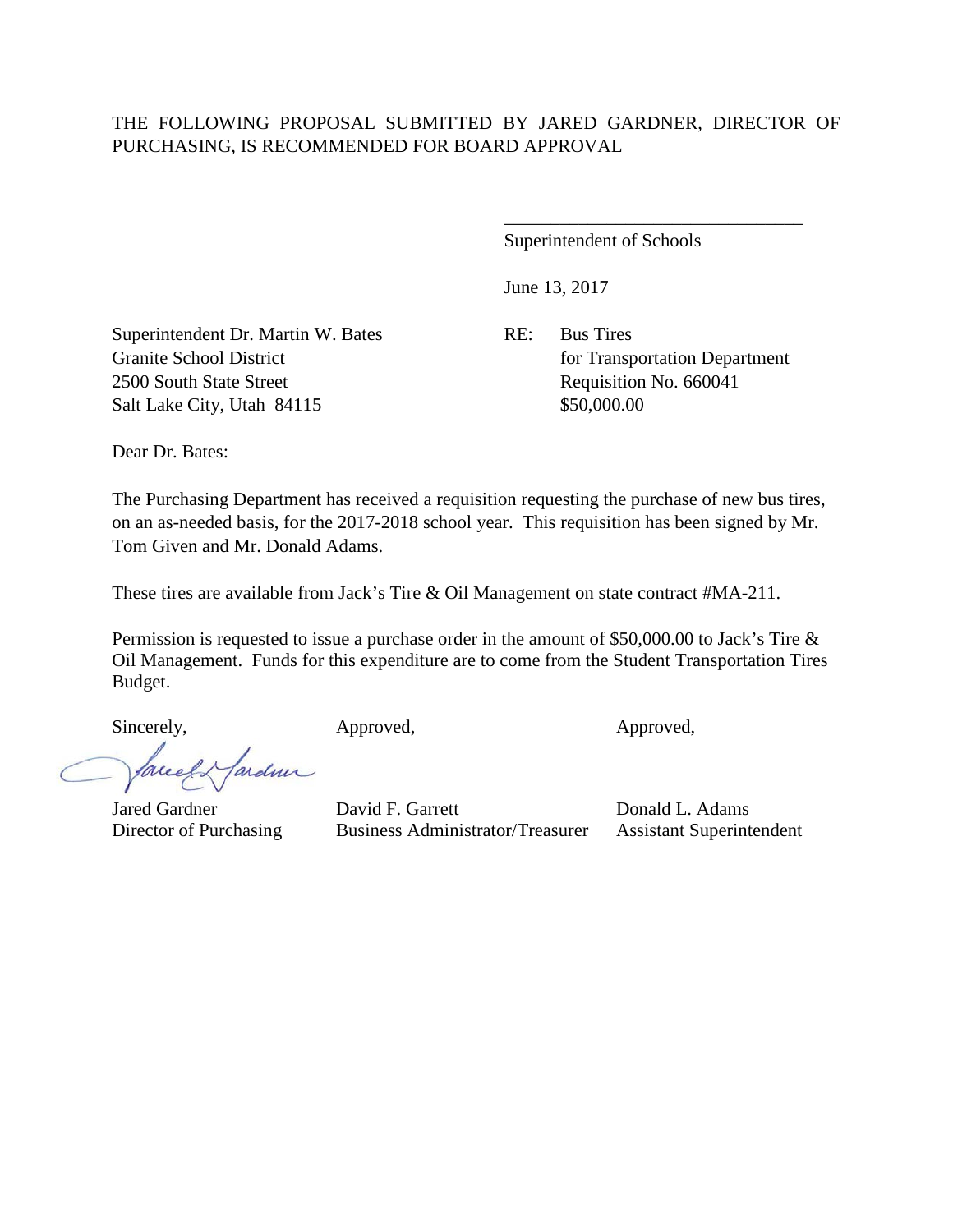\_\_\_\_\_\_\_\_\_\_\_\_\_\_\_\_\_\_\_\_\_\_\_\_\_\_\_\_\_\_\_\_

June 13, 2017

Granite School District 2500 South State Street Salt Lake City, Utah 84115

Superintendent Martin W. Bates RE: Annual Linen Needs

Dear Dr. Bates:

The Purchasing Department anticipates receiving a requisition requesting that an open purchase order for linen needs be created for the 2017-2018 school year.

This purchase order would cover continuous roll towels, matting, and dust mops for all district locations.

G & K Services currently provides the district's linen needs under State Contract # MA-1247.

We respectfully request approval to issue a purchase order to G & K Services upon receipt of a requisition. The funds for this expenditure are to come from the Custodial Services budget.

Sincerely, Approved: Approved: Approved: Approved:

facely farden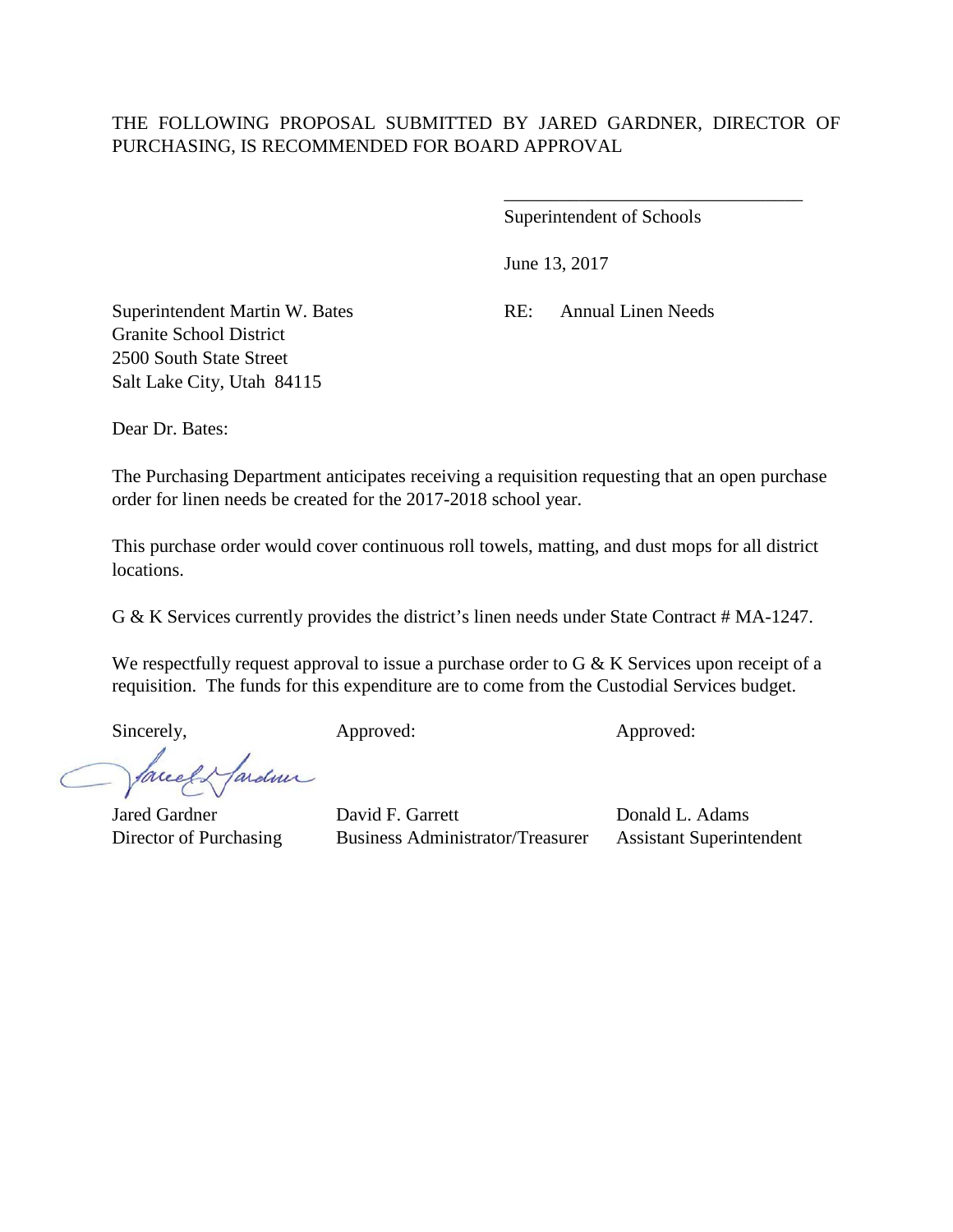June 13, 2017

2500 South State Street Salt Lake City, Utah 84115

Superintendent Martin W. Bates RE: Annual Uniform Needs for Custodial Granite School District and Maintenance Departments

\_\_\_\_\_\_\_\_\_\_\_\_\_\_\_\_\_\_\_\_\_\_\_\_\_\_\_\_\_\_\_\_\_

Dear Dr. Bates:

The Purchasing Department anticipates receiving a requisition requesting that an open purchase order for uniform needs be created for the 2017-2018 school year.

This purchase order would cover uniforms for the Custodial and Maintenance Departments.

ALSCO will provide the uniform needs under State Contract # MA-2246.

We respectfully request approval to issue a purchase order to ALSCO upon receipt of a requisition. The funds for this expenditure are to come from the Maintenance Services budget.

Sincerely, Approved: Approved: Approved: Approved:

facely farden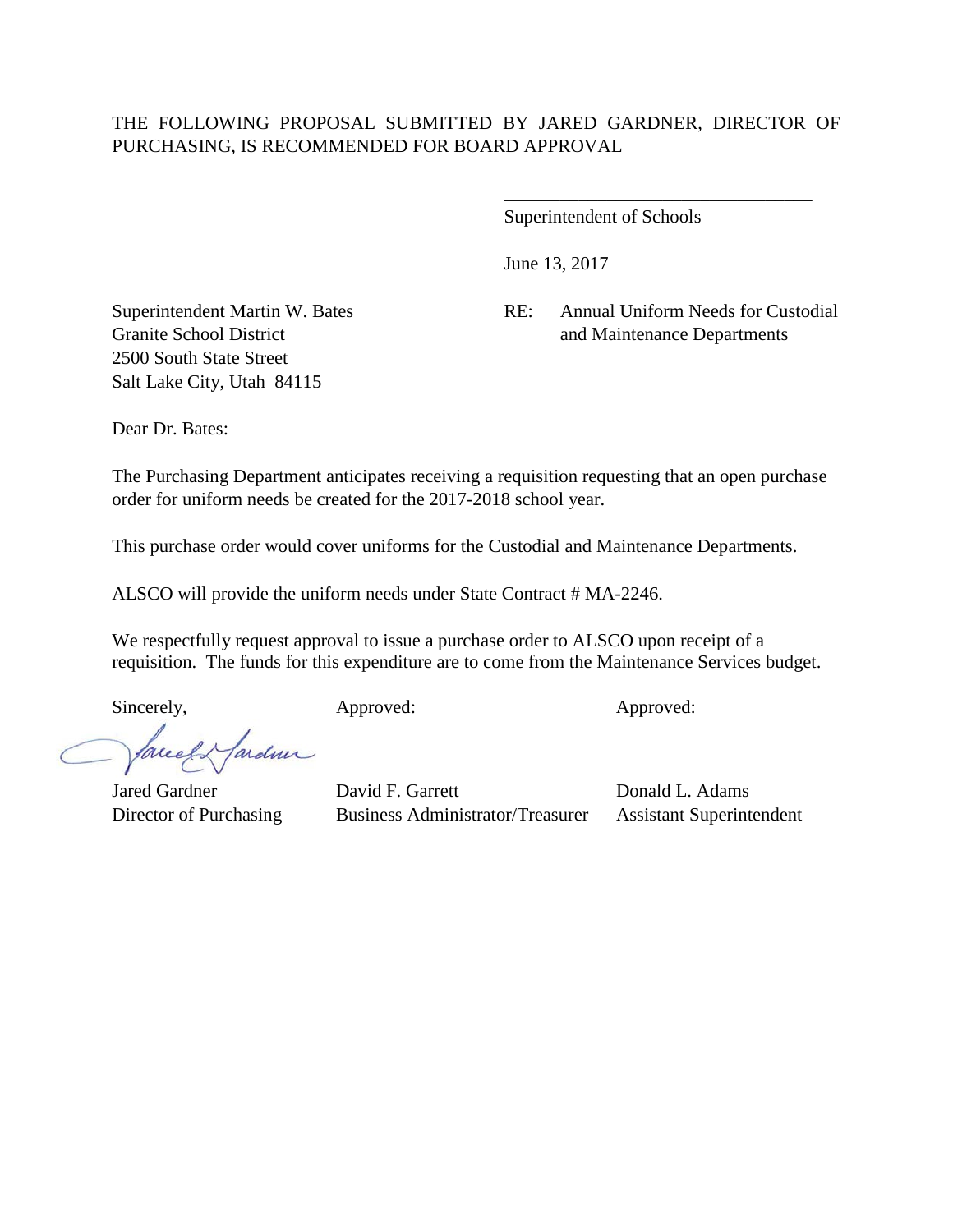Superintendent of Schools

\_\_\_\_\_\_\_\_\_\_\_\_\_\_\_\_\_\_\_\_\_\_\_\_\_\_\_\_

June 13, 2017

Granite School District for Food Service Employees

Superintendent Martin W. Bates RE: Annual Purchase of Uniforms 2500 South State Street Requisition No. 660019 Salt Lake City, Utah 84115 \$150,000.00

Dear Dr. Bates:

The Purchasing Department has received a requisition requesting that an open purchase order for uniforms be created for the 2017-2018 school year. There are approximately 700 food service employees that are allotted \$125 for uniforms and \$50 for non-slip sole shoes. This requisition was signed by Mr. Rich Prall and Mr. David Garrett.

The current contract was established with Biz Wear using Bid 13-811 which offered four (1) year renewals. Permission is requested to exercise the fourth renewal option and to extend the contract by one year to June 30, 2018.

A purchase order for \$ 150,000.00 will be issued for the 2017-2018 school year. Funds for this expenditure are to come from the School Lunch Program.

facely farden

Jared Gardner David F. Garrett

Sincerely,  $\qquad \qquad \text{Approved},$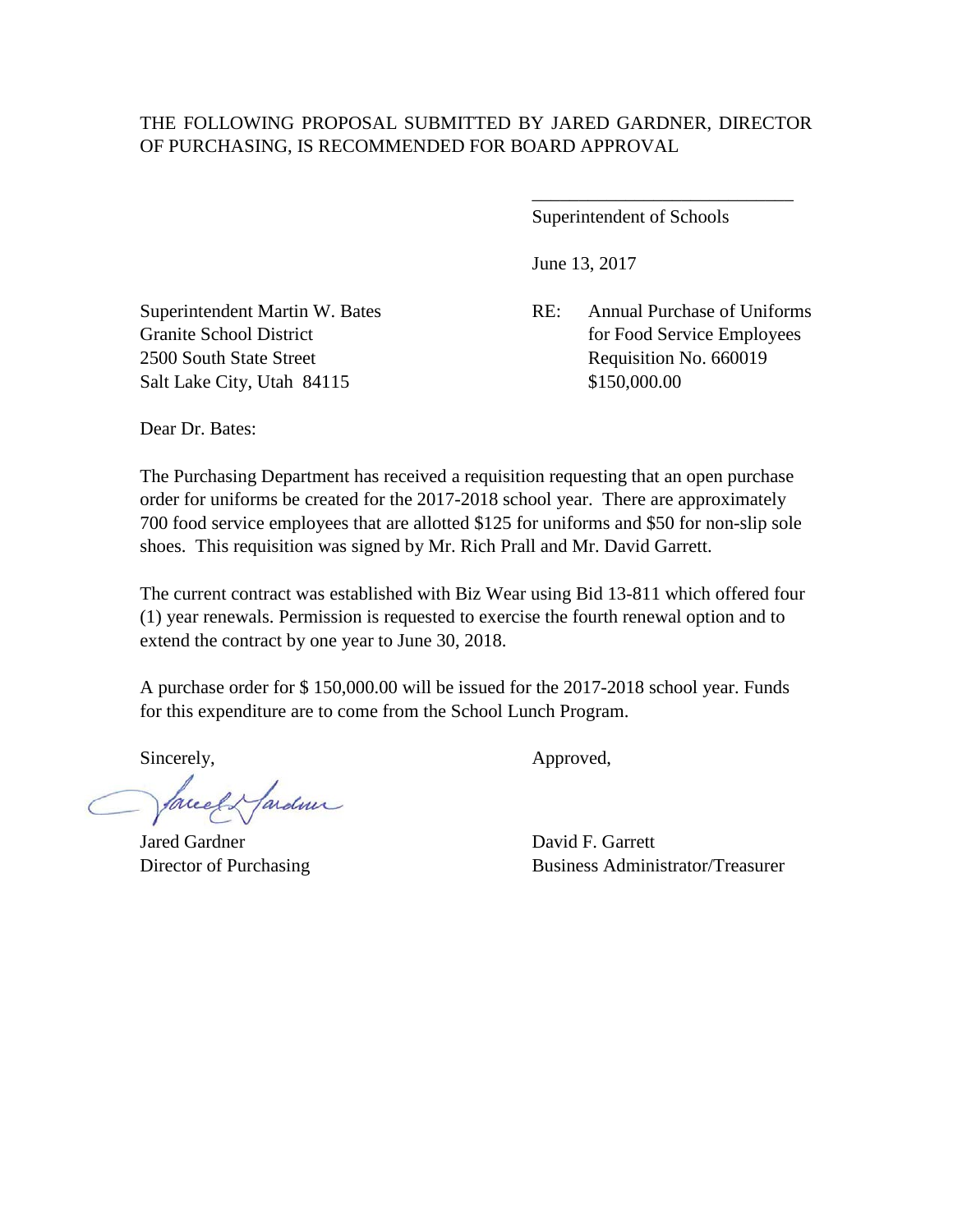\_\_\_\_\_\_\_\_\_\_\_\_\_\_\_\_\_\_\_\_\_\_\_\_\_\_\_\_\_

June 13, 2017

Granite School District 2017-2018 School Year 2500 South State Street Salt Lake City, Utah 84115

Superintendent Martin W. Bates RE: Food Purchases for the

Dear Dr. Bates:

The Purchasing Department is seeking approval to create and release purchase orders against requisitions received from the Central Kitchen for food and supplies used in the School Foods Program during the 2017-2018 school year. Support of this request will enable the Purchasing Department to maintain and replenish all food items which will be used to provide approximately 10,683,355 meals during the 2017-2018 school year.

The methods of procurement which will be utilized to obtain food commodities will be state contracts, district contracts, invitations for bid, and requests for quotation.

We respectfully request approval to issue purchase orders to the lowest bidders who meet or exceed specifications, on an as needed basis, for the 2017-2018 school year. This one-time approval will help to alleviate repeated board requests and allow the Central Kitchen to maintain the quality and service of the School Foods Program. Funds for these purchases will come from the School Foods Fund.

facely farden

Jared Gardner David F. Garrett

Sincerely,  $\qquad \qquad \text{Approved},$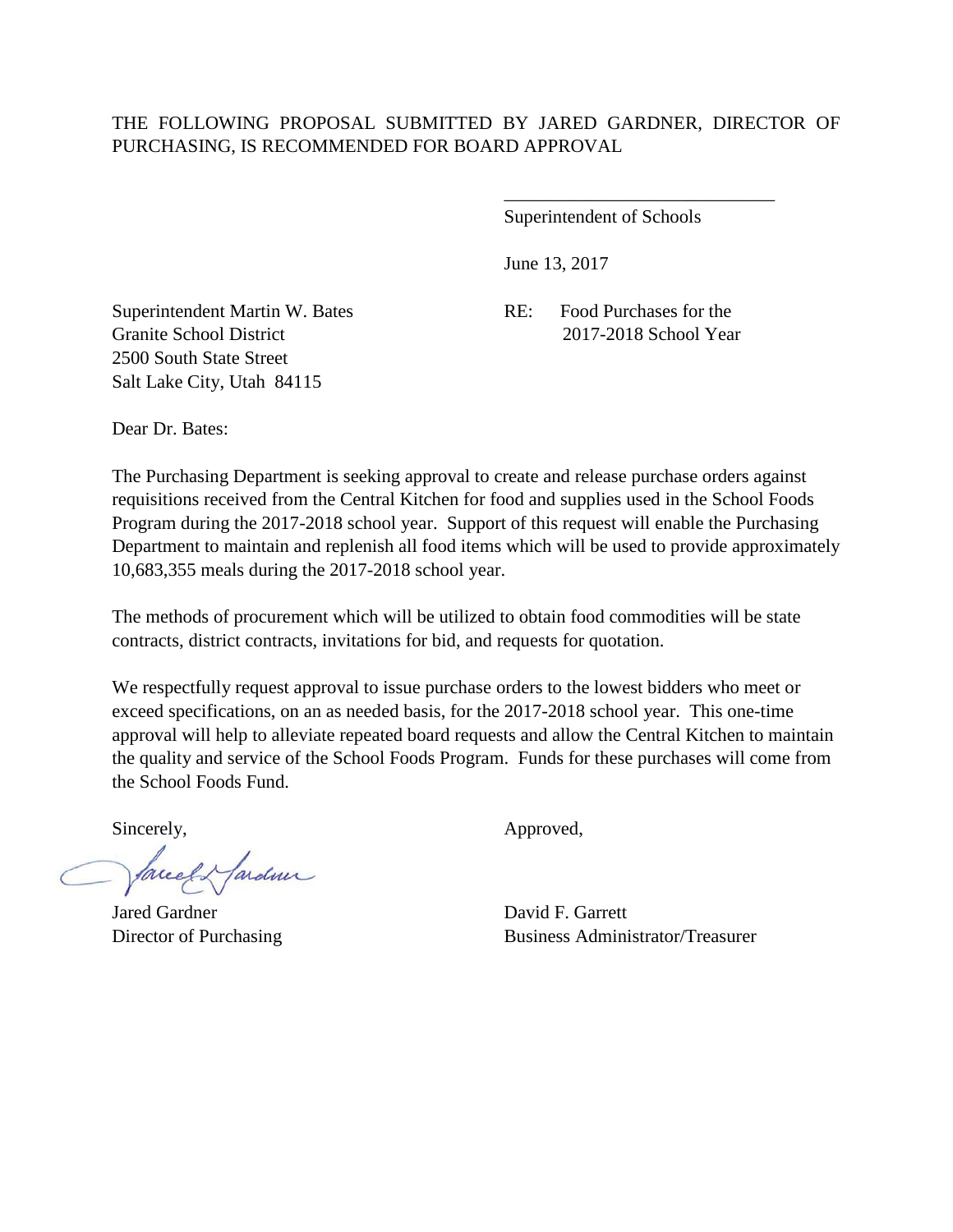Superintendent of Schools

June 13, 2017

\_\_\_\_\_\_\_\_\_\_\_\_\_\_\_\_\_\_\_\_\_\_\_\_\_\_\_\_\_

Superintendent Martin W. Bates RE: Annual Purchase of Milk for Granite School District School Foods Program 2500 South State Street Requisition No. 660017 Salt Lake City, Utah 84115 \$1,391,242.42

Dear Dr. Bates:

The Purchasing Department has received a requisition requesting that an open purchase order for milk and dairy products be created for the 2017-2018 school year. The milk and dairy products will be used in the School Lunch Program. This requisition was signed by Mr. Rich Prall and Mr. David Garrett.

An Invitation For Bid, with estimated quantities, was sent by the Purchasing Department to prospective vendors. The bid results are as follows:

| Southern Food Group      | \$1,391,242.42 |
|--------------------------|----------------|
| <b>Sysco Corporation</b> | \$2,809,362.56 |

Permission is requested to issue an open purchase order in the amount of \$1,391,242.42 to Southern Food Group for the 2017-2018 school year. Expenditures will be made on an as needed basis at the prices bid and will not exceed this amount without a signed change order. Funds for this expenditure are to come from the School Lunch Program.

facely farden

Jared Gardner David F. Garrett

Sincerely,  $\Delta$ pproved,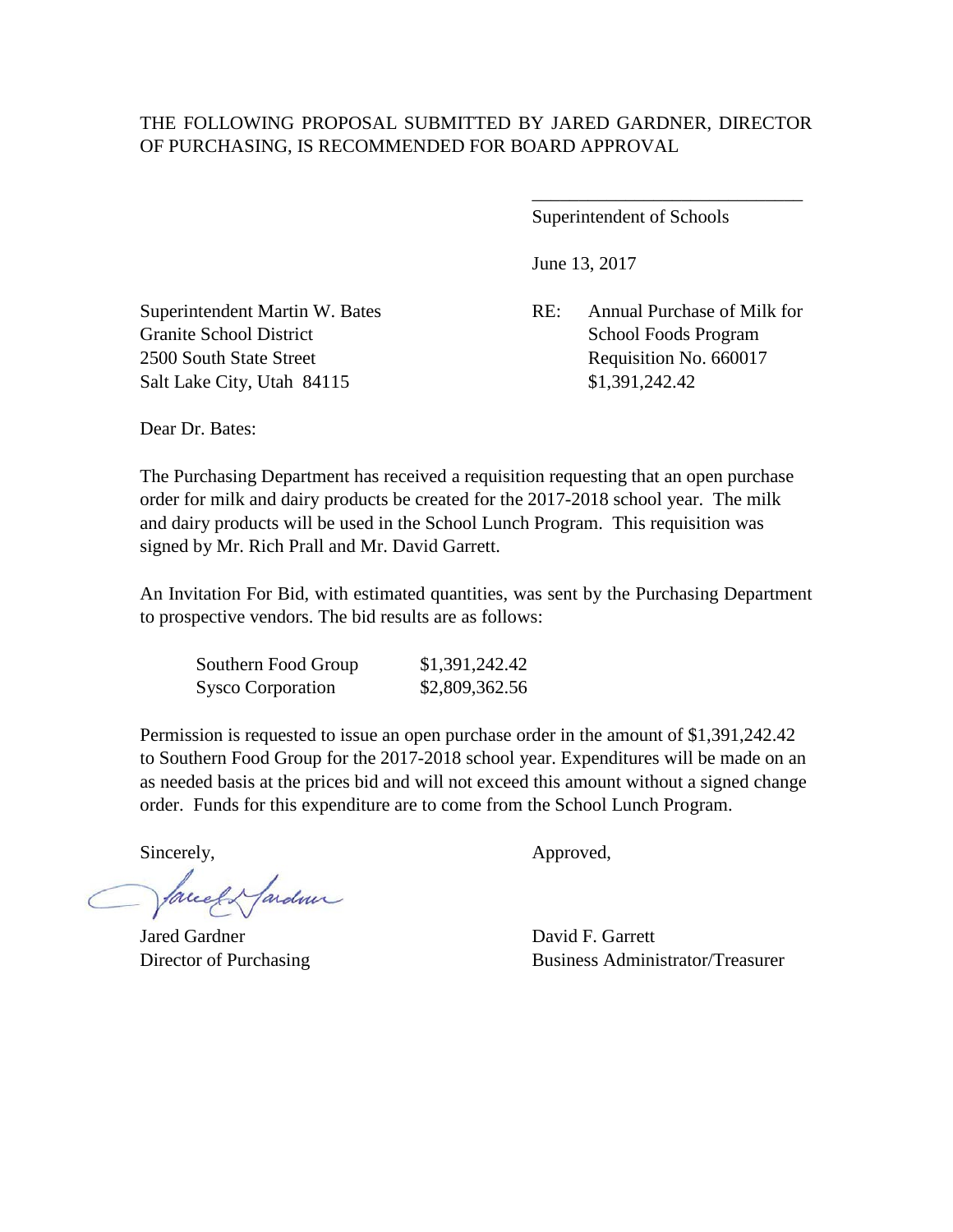June 13, 2017

Granite School District 2016-2017 School Year 2500 South State Street Salt Lake City, Utah 84115

Superintendent Martin W. Bates RE: Vehicle Fuel Purchases for the

\_\_\_\_\_\_\_\_\_\_\_\_\_\_\_\_\_\_\_\_\_\_\_\_\_\_\_\_\_\_\_

Dear Dr. Bates:

The Purchasing Department is seeking approval to create and release purchase orders against requisitions received from various departments for fuel used in the operation of vehicles during the 2017-2018 school year.

The district participates in the State of Utah fuel dispensing program defined in State Code 63A- $9-401(1)(d)(vi)$  and  $63A-9-401(1)(f)$ , and State Administrative Rule R27-6.

This one-time approval will help to alleviate repeated board requests and allow the departments to maintain the quality and service of each of their programs. Funds for these purchases will come from the respective departments.

faceef & fardner

Jared Gardner David F. Garrett

Sincerely,  $\qquad \qquad \text{Approved},$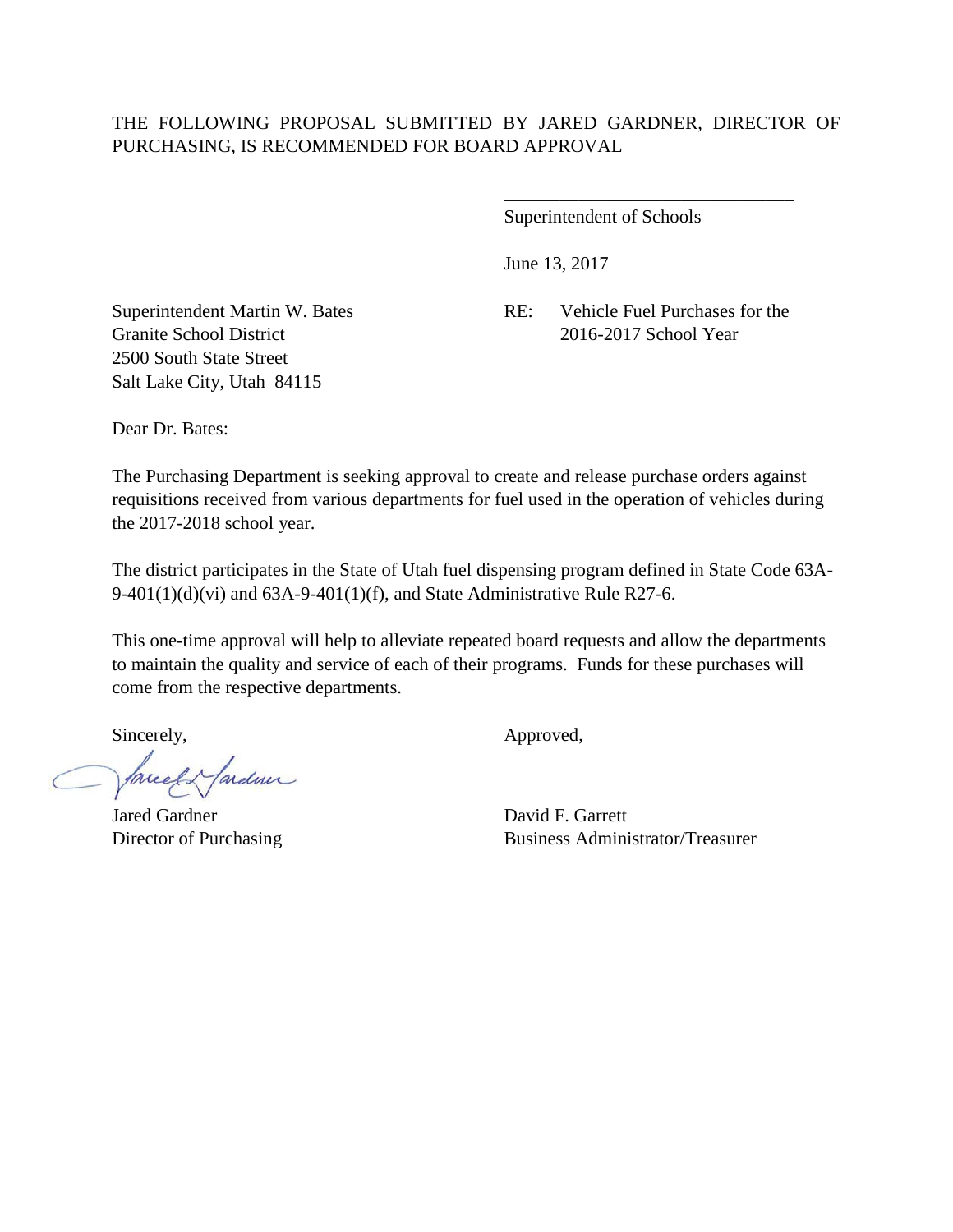Superintendent of Schools

\_\_\_\_\_\_\_\_\_\_\_\_\_\_\_\_\_\_\_\_\_\_\_\_\_\_\_\_\_\_\_\_\_\_\_\_

June 13, 2017

Superintendent Martin W. Bates RE: Textbooks for Granite School District 2017-2018 School Year 2500 South State Street Salt Lake City, Utah 84115

Dear Dr. Bates:

The district will be purchasing thousands of textbooks this coming school year. The textbooks purchased are available from Mountain State Schoolbook Depository located in Clearfield, Utah. Use of the depository provides us with the adopted textbooks at the best pricing with substantial savings on freight.

We respectfully request approval to issue purchase orders, utilizing Mountain State Schoolbook Depository, on an as needed basis for the 2017-2018 school year. This onetime approval will alleviate the repetition of requesting board approval for each individual purchase.

facely farden

Jared Gardner David F. Garrett

Sincerely,  $\qquad \qquad \text{Approved},$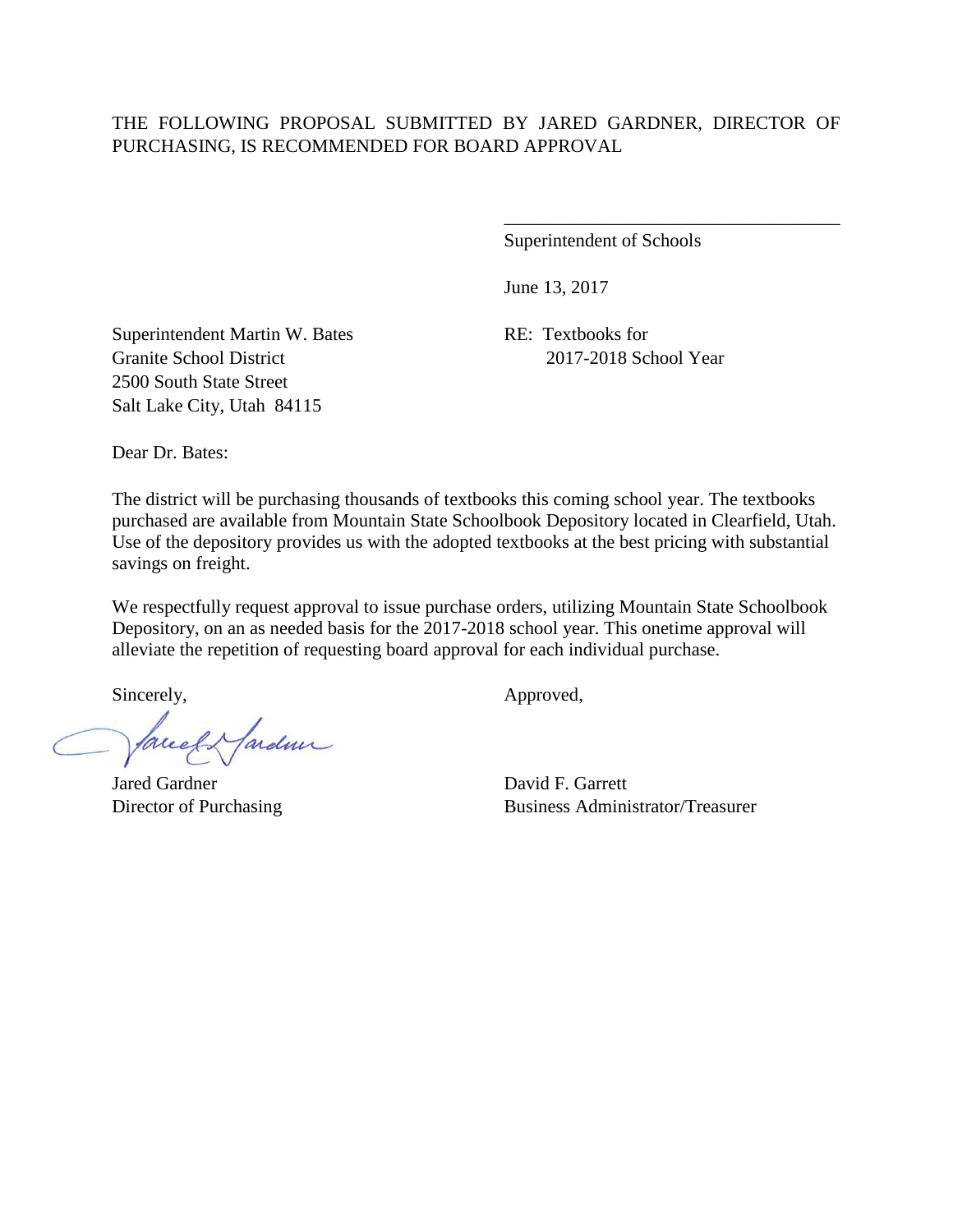Superintendent of Schools

June 13, 2017

Superintendent Martin W. Bates RE: School Lunch Credit Card Granite School District Transaction Fees 2500 South State Street Requisition No. 660089 Salt Lake City, Utah 84115 \$110,000.00

\_\_\_\_\_\_\_\_\_\_\_\_\_\_\_\_\_\_\_\_\_\_\_\_\_\_\_\_\_\_\_

Dear Dr. Bates:

The Purchasing Department has received a requisition requesting an open purchase order to cover the credit card transaction fee for the PAMS Lunchroom software. This requisition was signed by Mr. Rich Prall and Mr. David Garrett.

The PAMS Lunchroom software enables parents to utilize a credit card to pay for their student's lunch account. The parents only pay the actual cost of the school lunch. This purchase order will allow the district to pay the credit card processing fee for each transaction.

Permission is requested to issue a purchase order to PAMS Lunchroom for the amount of \$110,000.00. Funds for this expenditure are to come from the Food Services fund.

facel Hardner

Jared Gardner David F. Garrett

Sincerely,  $\qquad \qquad \text{Approved:}$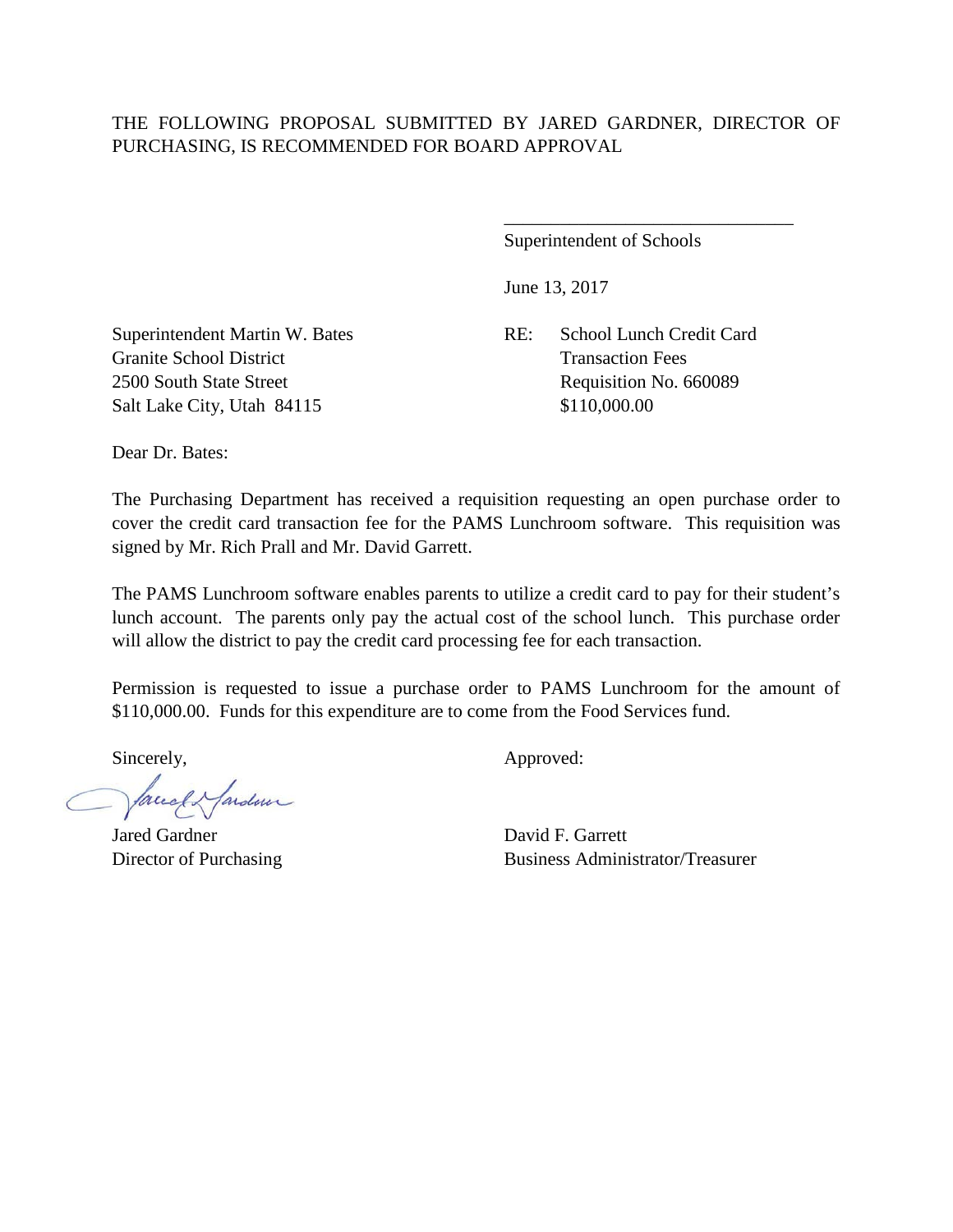$\overline{a}$ 

Superintendent of Schools

June 13, 2017

Granite School District School Year 2500 South State Street Salt Lake City, Utah 84115

Superintendent Martin W. Bates RE: Computers for the 2017-2018

Dear Dr. Bates:

We anticipate the district will be purchasing several thousand computers next school year, including Chromebook computers to stock in our warehouse, and most of these will be Apple, Hewlett Packard (HP) and Lenovo brands. These brands have been evaluated by the district Educational Technology and Information Systems Departments and are approved for district use.

These computers are available directly from the manufacturers or from local retailers on state contracts.

We respectfully request approval to issue purchase orders, utilizing state contracts, on an as needed basis for the 2017-2018 school year. This one-time approval will alleviate much repetition compared to requesting board approval for each individual purchase. Funds for these purchases are to come from the budgets of the requesting departments, Educational Technology Department, Information Systems Department or from school funds.

Sincerely, Approved, Approved, Approved,

facely farder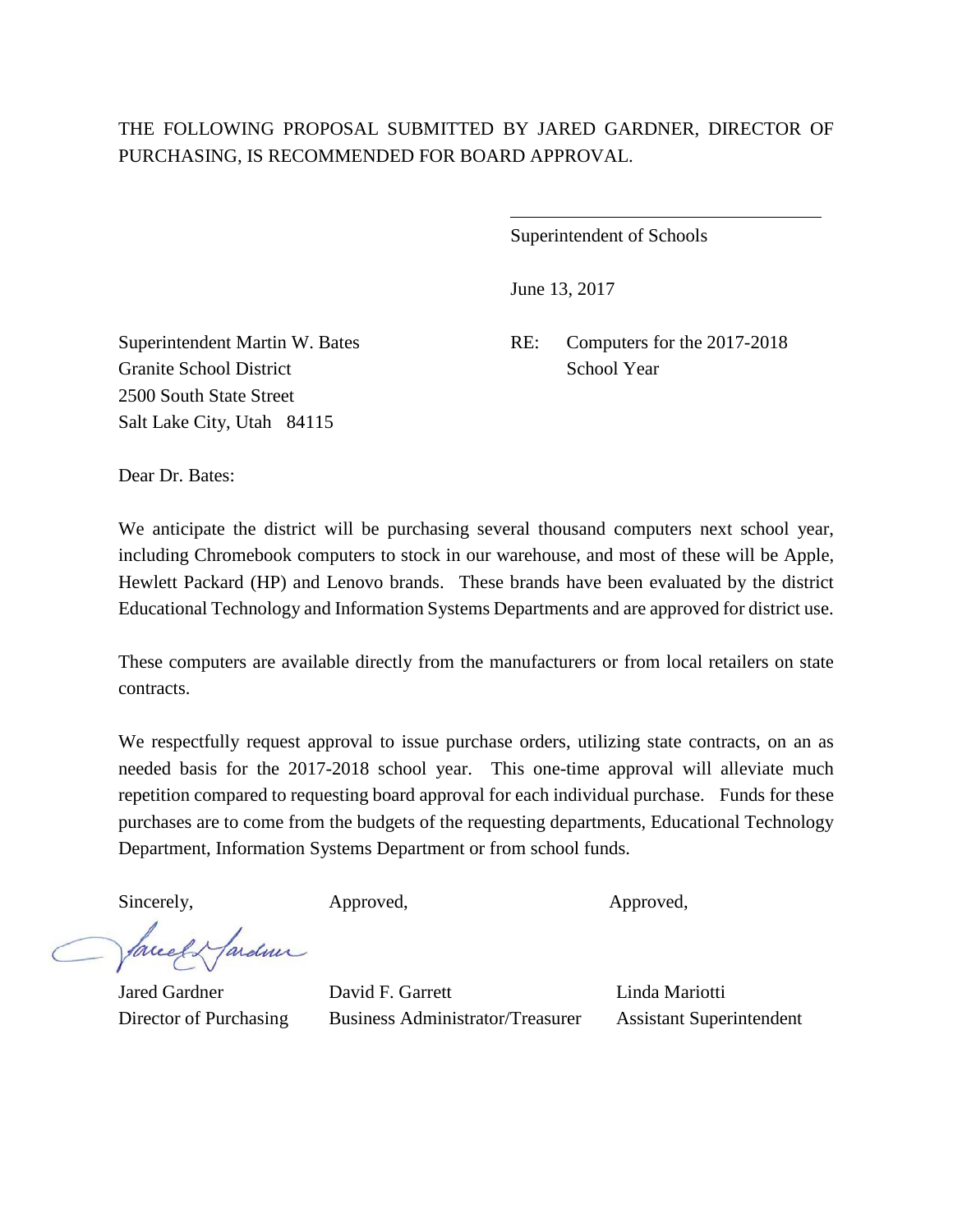$\overline{a}$ 

Superintendent of Schools

June 13, 2017

Superintendent Martin Bates RE: Computer Servers for Information 2500 South State Street Requisition No. 653626

Granite School District Systems Department Salt Lake City, Utah 84115 \$143,280.15

Dear Dr. Bates:

The above listed requisition was submitted to the Purchasing Department over the signatures of Mr. Dale Roberts and Ms. Linda Mariotti. This request is for the purchase of new servers for the data center. It part of our usual rotation of upgrading 5-year-old technology with new server technology.

This computer equipment is available from Summit Partners Utah, on state contract #PA-2211.

We respectfully request approval to issue a purchase order to Summit Partners Utah for \$143,280.15. Funds for this expenditure are to come from the Information Systems Department, Capital Outlay Equipment Budget.

Sincerely, Approved: Approved: Approved: Approved:

facel Hardmir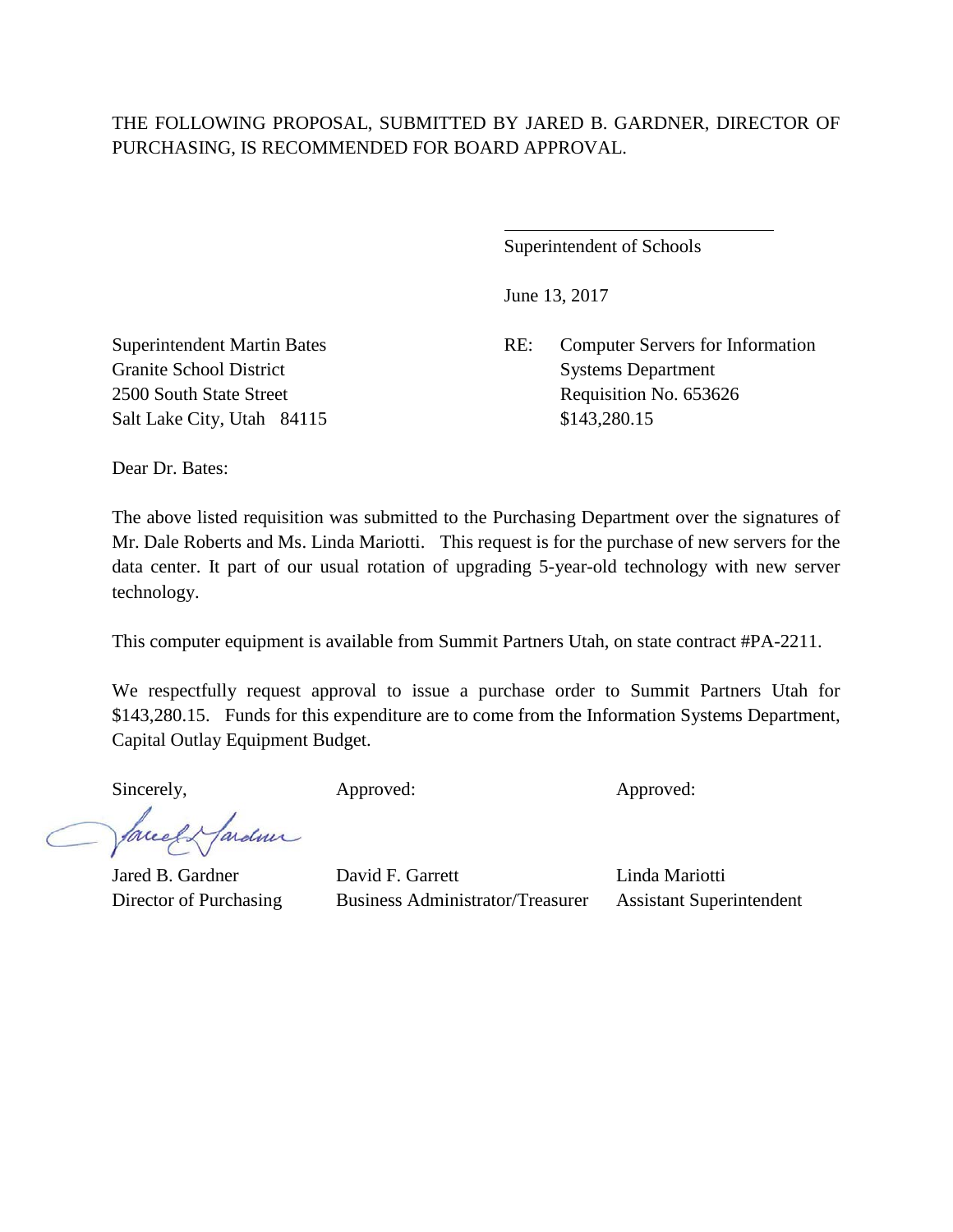Superintendent of Schools

June 13, 2017

Superintendent Martin Bates RE: Hardware Support and Software Granite School District Support for Cisco SmartNet 2500 South State Street Requisition No. 660027

\_\_\_\_\_\_\_\_\_\_\_\_\_\_\_\_\_\_\_\_\_\_\_\_\_\_\_\_\_\_\_\_\_\_\_\_

Salt Lake City, Utah 84115 \$92,162.19

Dear Dr. Bates:

The above listed requisition was submitted to the Purchasing Department over the signatures of Mr. Dale Roberts and Ms. Linda Mariotti. This request is for hardware support and software updates for one (1) year on Cisco SmartNet equipment.

The support and updates are available through a State of Utah contract AR233 with Cisco Systems via the authorized reseller ConvergeOne Inc. with preferred pricing because the original hardware was purchased through this reseller.

We respectfully request approval to issue a purchase order to ConvergeOne Inc for \$92,162.19. Funds for this expenditure are to come from the Information Systems, Capital Outlay Equipment Budget.

facel. fardun

Sincerely,  $\qquad \qquad \text{Approved:}$   $\qquad \qquad \text{Approved:}$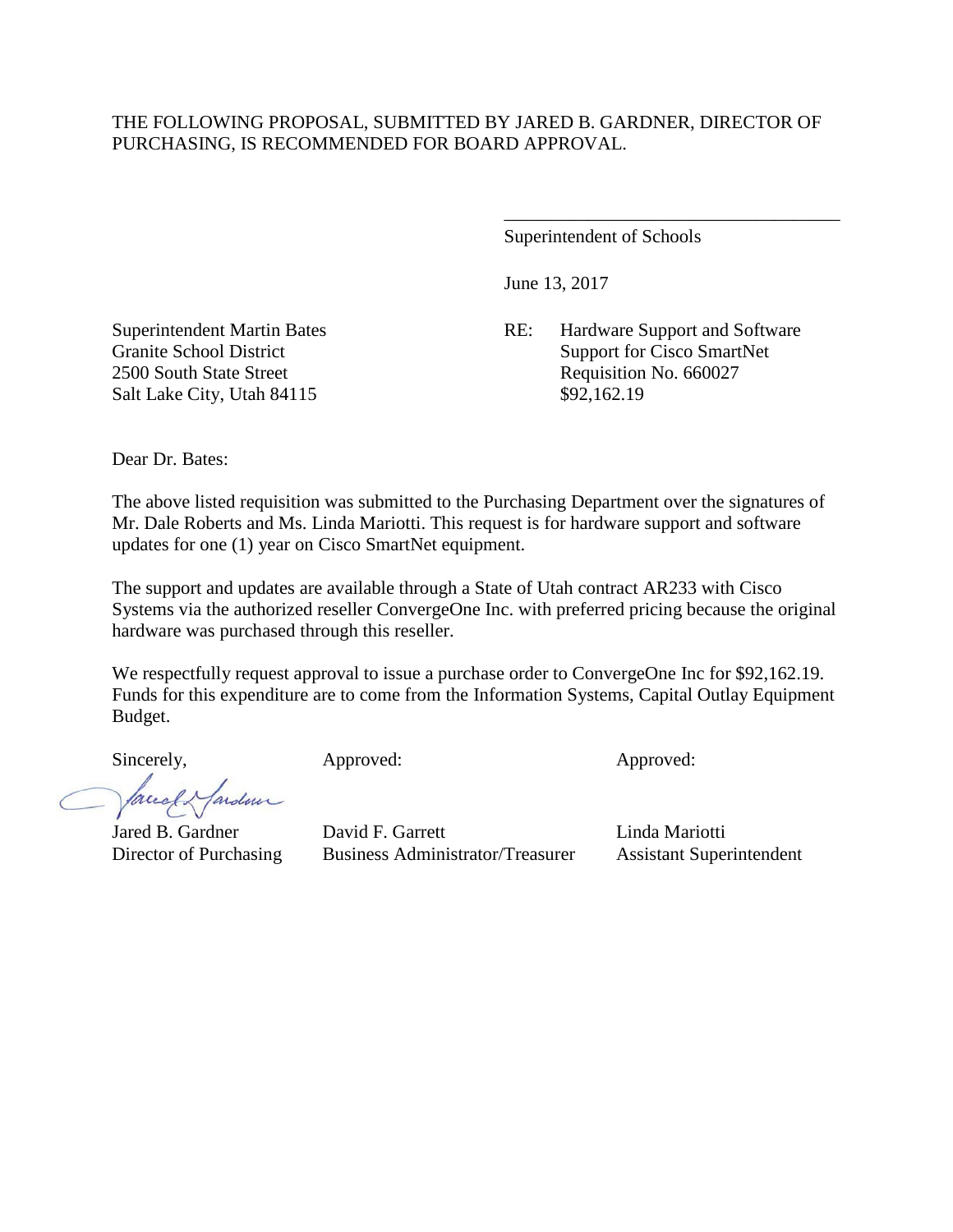Superintendent of Schools

June 13, 2017

Superintendent Martin Bates RE: CommVault Backup Software Granite School District Requisition No. 660025

\_\_\_\_\_\_\_\_\_\_\_\_\_\_\_\_\_\_\_\_\_\_\_\_\_\_\_\_\_\_\_\_\_\_\_\_

2500 South State Street \$63,052.09 Salt Lake City, Utah 84115

Dear Dr. Bates:

The above listed requisition was submitted to the Purchasing Department over the signatures of Mr. Dale Roberts and Ms. Linda Mariotti. This request is for the maintenance renewal for CommVault Backup Software. This software is used to back up all district wide servers.

An Invitation For Bid, with specifications, was posted by the Purchasing Department to prospective vendors. The bid results are as follows:

Valcom Salt Lake City LLC \$63,052.09

We respectfully request approval to issue a purchase order to Valcom Salt Lake City LLC for \$63,052.09. Funds for this expenditure are to come from the Information Systems, Data Processing Service, Capital Outlay Budget.

Sincerely, Approved: Approved: Approved:

ardmi facel